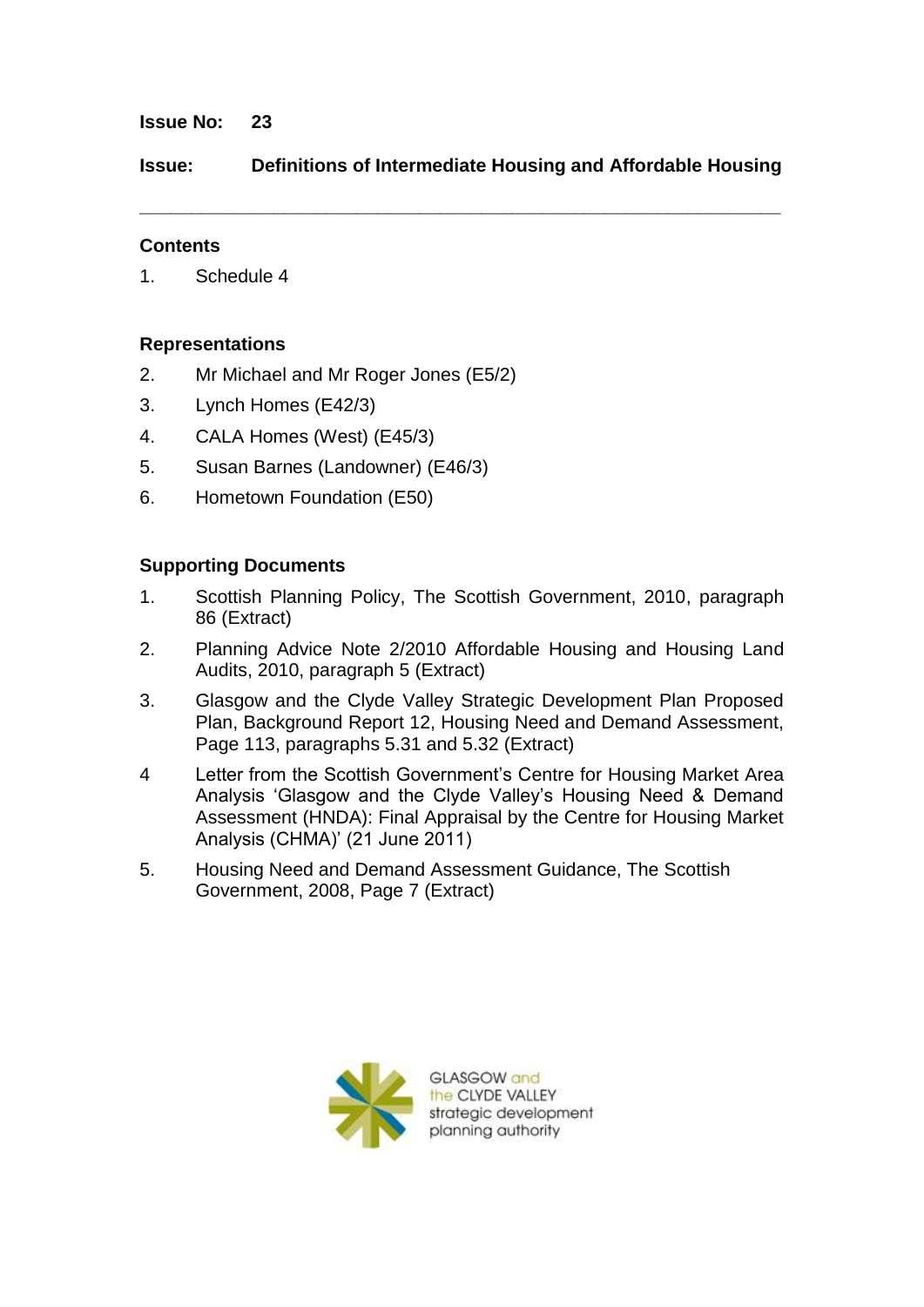| <b>Issue 23</b>                                                                                                                                                                                                                                                                                                                                                                                                                                                                                                | Definitions of Intermediate Housing and<br><b>Affordable Housing</b>                            |                  |
|----------------------------------------------------------------------------------------------------------------------------------------------------------------------------------------------------------------------------------------------------------------------------------------------------------------------------------------------------------------------------------------------------------------------------------------------------------------------------------------------------------------|-------------------------------------------------------------------------------------------------|------------------|
| <b>Development plan</b><br>reference:                                                                                                                                                                                                                                                                                                                                                                                                                                                                          | Section 4 Spatial Development Strategy<br><b>Spatial Framework 3 Sustainable</b><br>Communities | <b>Reporter:</b> |
| Body or person(s) submitting a representation raising the issue (including<br>reference number):                                                                                                                                                                                                                                                                                                                                                                                                               |                                                                                                 |                  |
| E5/2 Mr Michael and Mr Roger Jones<br>E42/3 Lynch Homes<br>E45/3 CALA Homes (West)<br>E46/3 Susan Barnes (Landowner)<br><b>E50 Hometown Foundation</b>                                                                                                                                                                                                                                                                                                                                                         |                                                                                                 |                  |
| <b>Provision</b><br><b>of</b><br>the<br>development plan to<br>which<br>the<br><b>issue</b>                                                                                                                                                                                                                                                                                                                                                                                                                    | paragraph 4.68 (page 40)<br>paragraphs 4.79 and 4.81 (page 46)<br>paragraph 4.83 (page 48)      |                  |
| relates:                                                                                                                                                                                                                                                                                                                                                                                                                                                                                                       | paragraphs 4.87 and 4.88 (page 49)                                                              |                  |
| Planning authority's summary of the representation(s):                                                                                                                                                                                                                                                                                                                                                                                                                                                         |                                                                                                 |                  |
| These representations seek to extend the definitions of intermediate housing<br>and/or of affordable housing used in the Proposed Plan. It is considered that<br>wider definitions would offer more flexibility in terms of the varying models coming<br>forward.                                                                                                                                                                                                                                              |                                                                                                 |                  |
| E5/2 Mr Michael and Mr Roger Jones, E46/3 Susan Barnes (Landowner), E50<br><b>Hometown Foundation</b><br>Specific additional wording is proposed in respect of the issue of affordable sector<br>to reflect other alternative housing models.                                                                                                                                                                                                                                                                  |                                                                                                 |                  |
| E42/3 Lynch Homes, E45/3 CALA Homes (West)<br>These representations are similar, pointing out the differences between the<br>definition of the Affordable Sector as used for the purposes of the Proposed Plan<br>and as provided in Scottish Planning Policy.                                                                                                                                                                                                                                                 |                                                                                                 |                  |
| Modifications sought by those submitting representations:                                                                                                                                                                                                                                                                                                                                                                                                                                                      |                                                                                                 |                  |
| <b>E5/2 Mr Michael and Mr Roger Jones</b><br>• seek the addition of the following wording to the end of paragraph 4.68<br>"mid-market rental or alternative housing models within the affordability<br>range between social and market rates."<br>• seek the addition of the following wording at the end of the first sentence in<br>paragraph 4.79, after 'low cost home ownership': "mid-market rental or<br>alternative housing models within the affordability range between social<br>and market rates." |                                                                                                 |                  |
| E46/3 Susan Barnes (Landowner)<br>• seeks the addition of the following words at the end of paragraph 4.68<br>"or rental models based on private or cooperative approaches which may<br>or may not require subsidy."<br>• seeks the insertion of the word "potential" in paragraph 4.83<br>second<br>sentence, line 4, prior to 'dependence upon public subsidy'                                                                                                                                               |                                                                                                 |                  |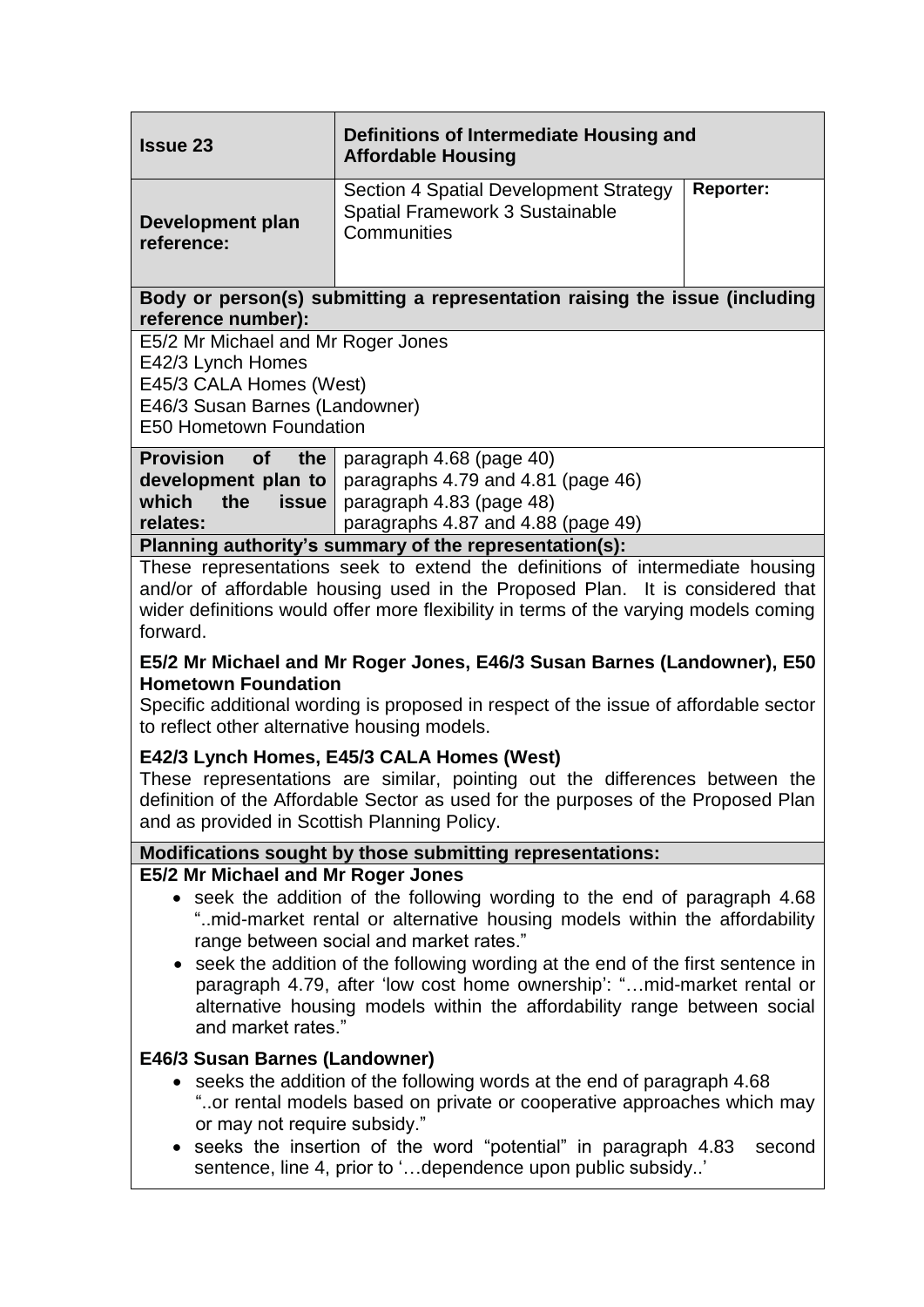#### **E50 Hometown Foundation**

- seeks an additional reference in paragraph 4.81 to recognise that any shortfall in the provision of affordable housing could be tackled by community owned and cooperative initiatives.
- seeks an additional reference in paragraph 4.87 to recognise that funding and delivery of housing could include cooperative and community owned initiatives.
- proposes additional wording at the end of paragraph 4.88 to include specific reference to examples of innovative mechanisms of funding and delivery: "…such as community owned development proposals and cooperative based initiatives for new housing and infrastructure projects of varying scales."

## **Summary of responses (including reasons) by planning authority:**

It is important to note that many of the housing issues are inter-related and other aspects of the responses will be dealt with more fully in other Schedule 4"s, notably Issues 17 - 27: The relationship between the housing issues is detailed in the Housing Land - A Strategic Overview paper.

#### **E5/2 Mr Michael and Mr Roger Jones**

The Glasgow and the Clyde Valley Strategic Development Planning Authority rejects this modification as it considers paragraphs 4.68 and 4.79 to be appropriate in setting out the analytical approach used in the Housing Need and Demand Assessment and the Proposed Plan. It would therefore be incorrect and misleading to make either of the modifications sought.

### **E46/3 Susan Barnes (Landowner)**

The Glasgow and the Clyde Valley Strategic Development Planning Authority rejects this modification as it considers paragraph 4.68 to be appropriate in setting out the analytical approach used in the Housing Need and Demand Assessment and the Proposed Plan. It would be incorrect and misleading to make the modification sought.

## **E46/3 Susan Barnes (Landowner)**

The Glasgow and the Clyde Valley Strategic Development Planning Authority rejects this modification as it considers paragraph 4.83 to be appropriate in setting out the analytical approach used in the Housing Need and Demand Assessment and the Proposed Plan. The assessment of the potential intermediate sector is based on shared equity housing which requires an element of subsidy, normally public subsidy.

#### **E50 Hometown Foundation**

The Glasgow and the Clyde Valley Strategic Development Planning Authority rejects this modification as it considers paragraphs 4.81 and 4.87 to be appropriate in setting out the analytical approach used in the Housing Need and Demand Assessment and the Proposed Plan. It would therefore be incorrect and misleading to make either of the modifications sought.

The Glasgow and the Clyde Valley Strategic Development Planning Authority rejects this modification as it considers paragraph 4.87 relates primarily to the interpretation of results from the Housing Need and Demand Assessment and to uncertainty in the current housing market; to introduce the modification would be inappropriate and could be misleading.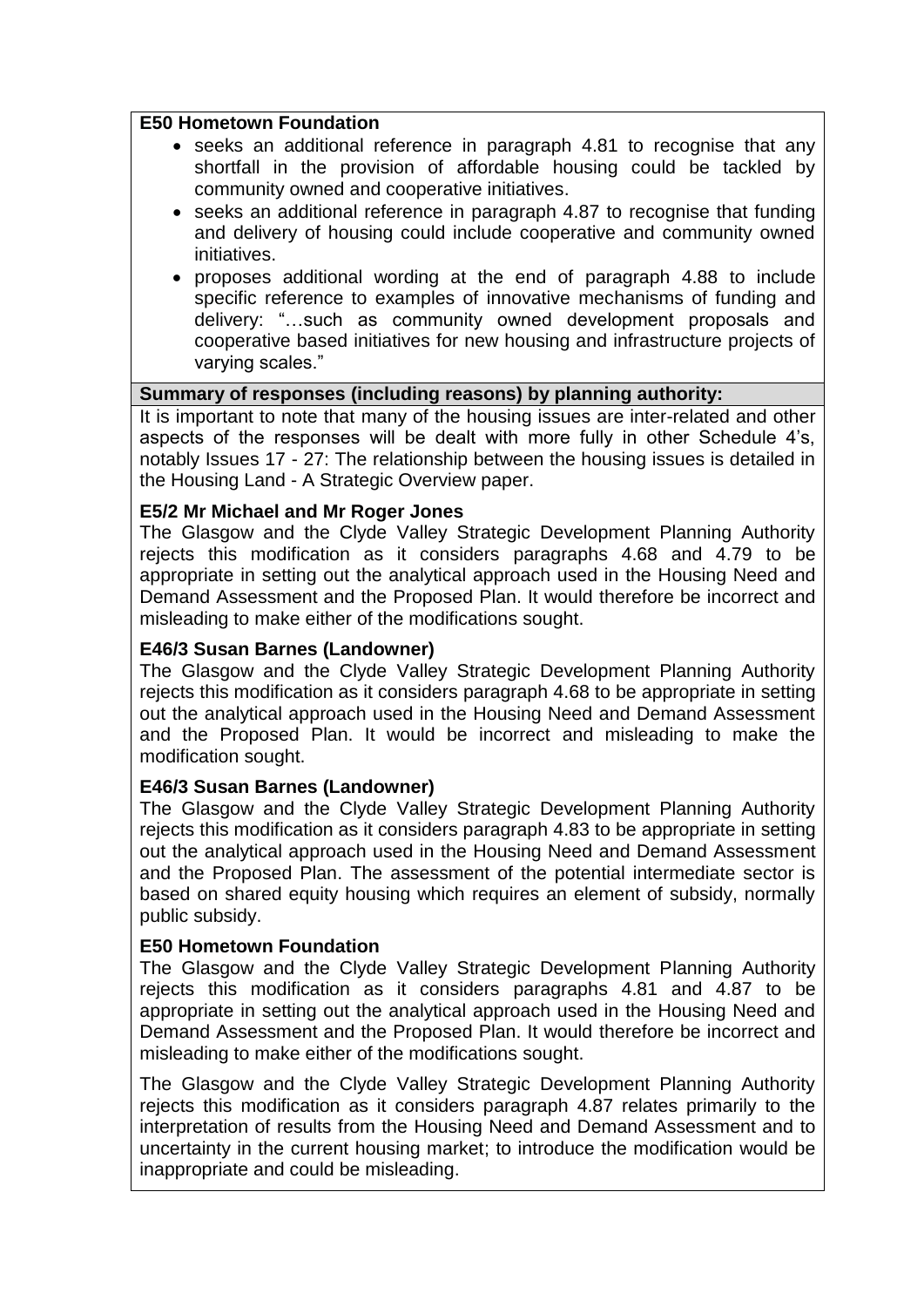The Glasgow and the Clyde Valley Strategic Development Planning Authority acknowledges that community-owned or cooperative initiatives may be one of a range of innovative delivery mechanisms. It is considered that the current wording of paragraph 4.88 permits of a wide range of possible new delivery mechanisms potentially including community-owned or cooperative initiatives.

# **E42/3 Lynch Homes, E45/3 CALA Homes (West)**

The Glasgow and the Clyde Valley Strategic Development Planning Authority rejects this modification as it considers its approach to modelling the scale of the affordable sector, by defining it to include social rented and intermediate housing, to be appropriate.

- The Glasgow and the Clyde Valley Strategic Development Planning Authority acknowledges the broad definition of affordable housing in paragraph 86 of Scottish Planning Policy (Supporting Document 1) and as set out in more detail in paragraph 5 of Planning Advice Note 2/1010 "Affordable Housing and Housing Land Audits (Supporting Document 2).
- The Proposed Plan is based on the specific definition of housing tenures adopted for modelling purposes in the Housing Need and Demand Assessment, namely:
	- Private sector (owner occupied and private rented housing) and
	- Affordable sector (social rented and intermediate housing).
- Affordable housing, as set out in Scottish Planning Policy paragraph 86, is stated to include social rented accommodation, mid-market rented housing, shared ownership, shared equity, discounted low cost housing for sale and low cost housing without subsidy. Nothing in the Proposed Plan is intended to challenge this statutory definition.
- However, in seeking better to understand this aspect of the housing system, the Glasgow and Clyde Valley Housing Need and Demand Assessment attempted to quantify the newer, emerging "intermediate" component of the affordable sector.
- Given limited data availability for most of the specified types of affordable housing except social rented, a narrower definition was adopted for modelling purposes based on the characteristics of shared equity housing (set out in the Glasgow and the Clyde Valley Strategic Development Plan Proposed Plan, June 2011, Background Report 12 "Housing Need and Demand Assessment", page 113, paragraphs 5.31 and 5.32) (Supporting Document 3).
- This approach taken through the Housing Need and Demand Assessment has been declared 'robust and credible' in a letter from the Scottish Government"s Centre for Housing Market Analysis in June 2011 (Supporting Document 4).
- The Scottish Government's Housing Need and Demand Assessment Guidance 2008 explains on Page 7 (Supporting Document 5) that where a Housing Need and Demand Assessment is "robust and credible" its approach will not be considered at examination. Instead the examination will focus on the proposed spatial policies for housing set out in the